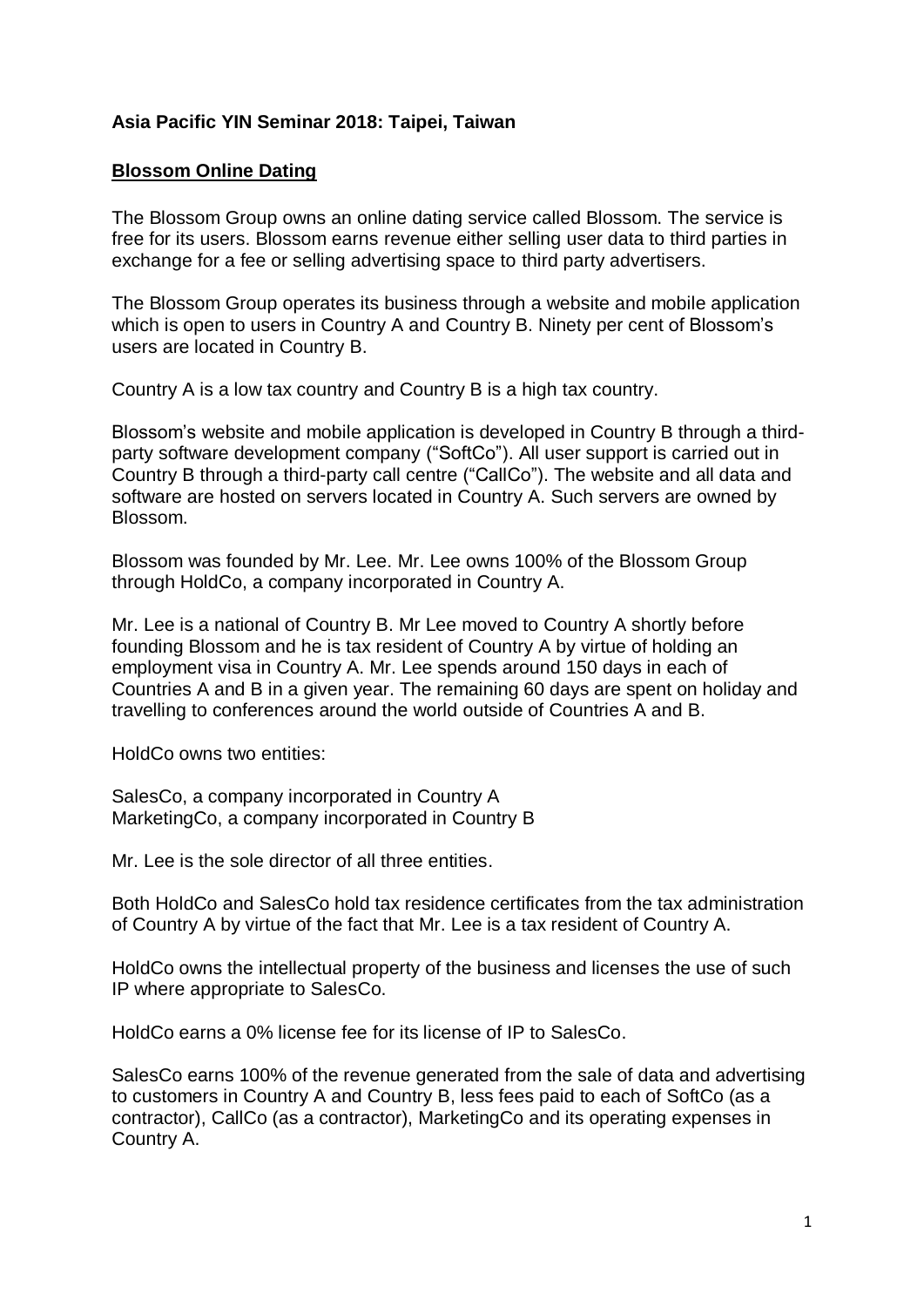SalesCo has two employees (who are located in Country A) who manage the sales process. This includes communicating with customers who wish to buy data or advertise on the service on how the system works, inform them of the terms of pricing etc. Once these questions have been answered, the SalesCo employees assist with the process of concluding the contracts with these customer through their website from Country A.

MarketingCo has 50 employees who principle role is to advertise Blossom's service to users and advertise the benefits of Blossom's data and advertising space to customers. MarketingCo earns a cost plus 20% fee from SalesCo for the services rendered in Country B.

For more complicated or non-routine questions, or for the customisation of the service or price, SalesCo employees pass customers to the more experienced MarketingCo employees based in Country B. Once their queries are resolved, MarketingCo employees direct them back to SalesCo to finalise the sales process.

# **Tax assumptions**

Country A's tax rate is 8.25% and it does not impose withholding tax.

Country B's tax rate is 25%. Country B imposes a 25% withholding tax on all payments made to non-resident persons.

Country A determines tax residence of companies based on the location of the residence of the directors.

Country B determines tax residence of companies based on the location of the place of effective management of the company.

The A-B double tax treaty is identical to the OECD Model Convention 2014.

Country A and Country B have all signed the Multilateral Convention on BEPS ("MLI"). The MLI has taken effect for all countries and the A-B treaty is a Covered Tax Agreement. Countries A and B have accepted most of the provisions; however, Country A has reserved on Article 4. Other provisions have been notified without reservation to the Depository for the Convention.

## **The Dispute**

Country B's tax authorities have assessed all three entities of the Blossom Group as follows:

## **HoldCo**

Country B has assessed HoldCo as a resident of Country B.

# **SalesCo**